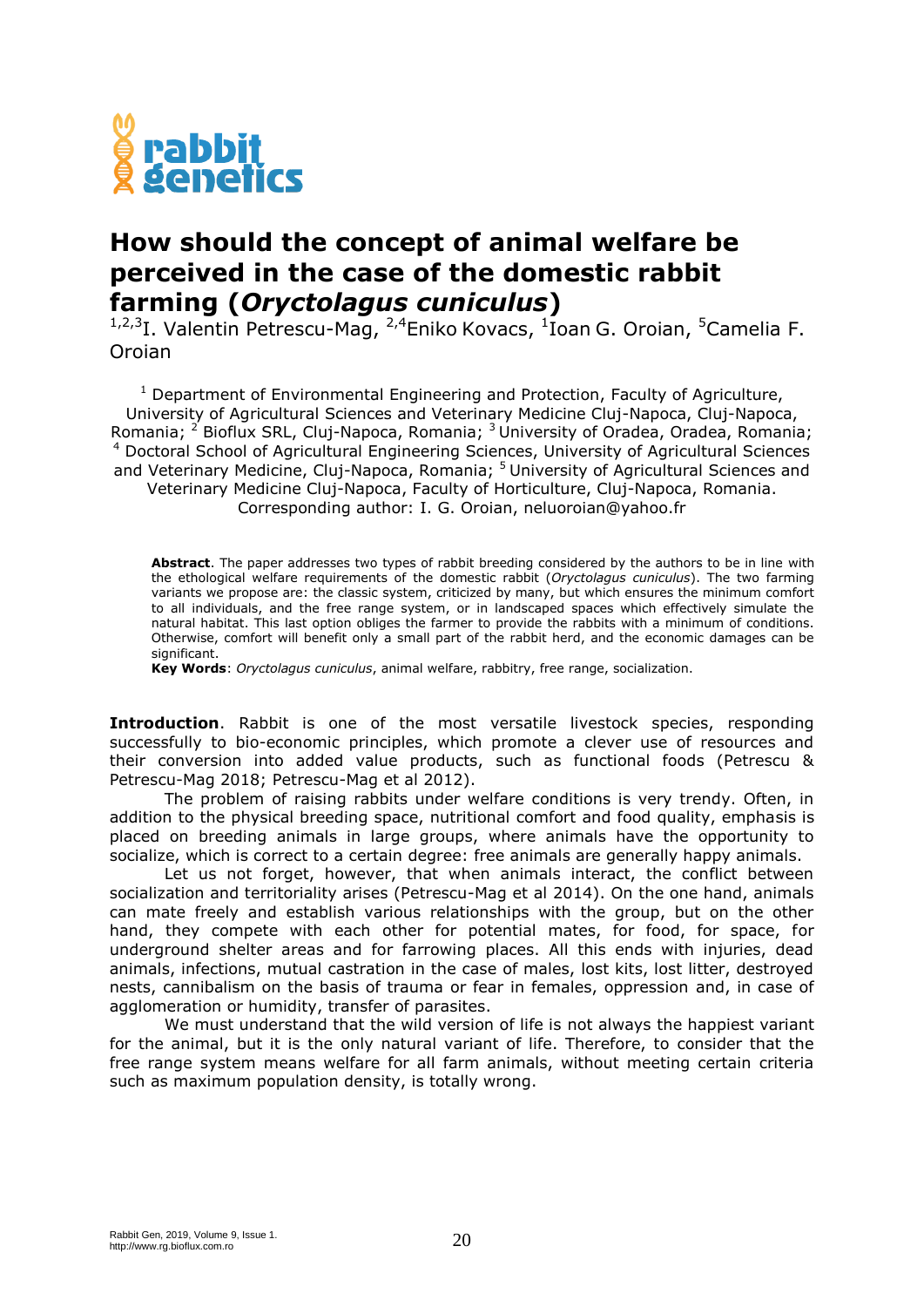## **Welfare variants proposed for farm animals with territorial behavior, such as rabbits**

**The first variant** is the classic one, with the breeding of animals in separate compartments, in spaces not too large, but with decent volume and surface, in which the animals only socialize occasionally, but it provides each animal with sufficient and diversified food, its own territory, shelter, farrowing place in the form of cage in the case of does and dry surfaces with reduced risk of propagating parasites from one individual to another. This will prevent injuries and mutual castration in case of males, avoid killing newborns by does preparing to give birth, avoid cannibalism caused by fear and other traumas. In fact, this is the classic version, which has been used since ancient times. Even if this variant is criticized by animal welfare followers, it is a variant that ensures the minimum comfort for all individuals (Table 1). We do not have to think from a human perspective, by estimating if we would like to live in those conditions, but to take into account the biology and preferences of the species before defining the term of welfare (Cervera et al 2017; Farkas et al 2018). For each species, well-being means something else. The limited space deprives the welfare of a nomadic species, while an animal that lives 80% of its life underground, in small spaces, is unhappy when it is under the open sky and has no shelter to hide.

Table 1

Overview of the dimensions of the most common housing systems used in Europe for rearing of young females or lactating does with litter (Szendrő et al 2019)

|                                                                        | Width       | Length                | Height      | Total available                                |
|------------------------------------------------------------------------|-------------|-----------------------|-------------|------------------------------------------------|
|                                                                        | ้cm)        | (cm)                  | (cm)        | surface $(cm2)$                                |
| Young or non-pregnant female                                           | 38          | 45-50                 | 35          | 1,710-1,900                                    |
| Lactating doe: basic standard<br>models                                | 38          | $87 -$<br>$102^{a,b}$ | $32 - 35$   | 3,300-3,900                                    |
| Lactating doe: wider versions                                          | 46          | $95 - 102^b$          | 35          | 4,370-4,700                                    |
| Lactating doe: enriched cages with<br>wire-mesh platform (width 20 cm) | $38 - 46$   | $95 - 102^{b}$        | $60 - 65$   | $4,370 - 5,600^{\circ}$                        |
| Lactating doe: enriched cages with<br>plastic-mesh platform            | $46 - 52.5$ | $102^{b}$             | 65-80       | $5,600 - 6,400^{\circ}$                        |
| Pen/Park systems (4 does) with<br>plastic-mesh platform (width 25 cm)  | 180-200     | $95 - 102^b$          | Open<br>top | Total: 21,600-25,400°<br>Per doe: 5,400-6,350° |
|                                                                        |             |                       |             |                                                |

<sup>a</sup>Oldest models might be 75 cm in length; <sup>b</sup>the nest area is included; <sup>c</sup>the platform surface is included.

**The second variant** is the option of growing in large groups, on larger areas, where animals can fully socialize (Figure 1), but the population density, which must be less than 1 individual per 10  $m^2$ , must be taken into account to avoid conflicts between individuals, the mutual destruction of nests and the spread of parasitism and infections (Andrist et al 2012, 2013, 2014). Otherwise, the damage will be high for both the breeder and the rabbit herd, and the welfare of the animals will be limited to a small number of animals, namely the dominant ones and those of middle age (Hemsworth et al 2013).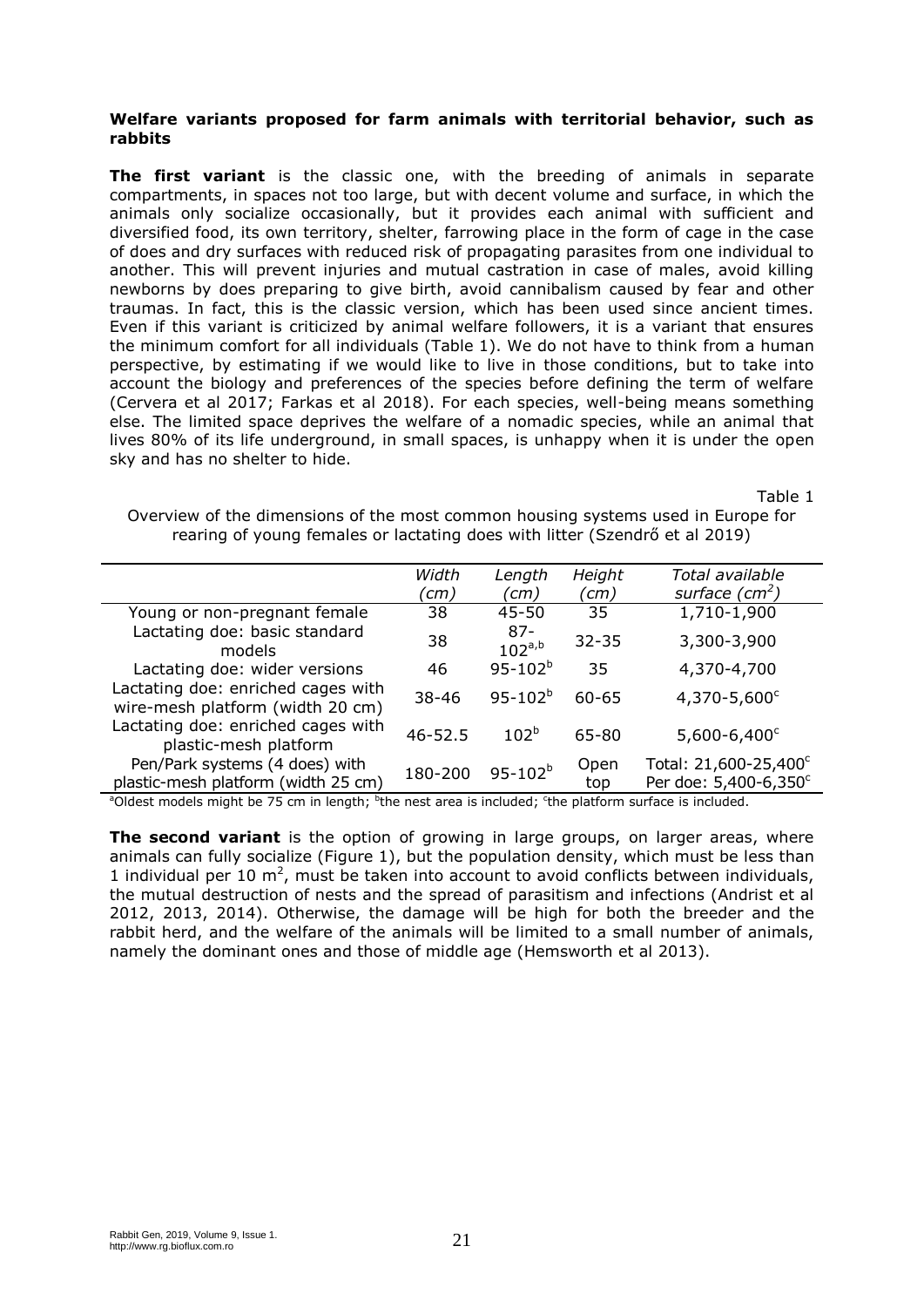

Figure 1. Transylvanian giant rabbit farmed in free range system eleven years ago (photo: original).

In the case of shelters especially designed and protected from moisture or faecal deposits, the population density may be increased, provided that the breeding females are separated.

In the case of females in lactation, the population density can be increased up to 1.6  $m^2$  per adult female. But other conditions are also required such as: perforated plastic grid floor to avoid the accumulation of faecal material with parasites; for space saving, the shelter can be organized on three levels, including the floor and two more levels, without a roof; manually operated doors can be implemented, so that 4-8 rabbits can socialize during periods when the aggressiveness is lower (but in no case when they occupy their nest and the first days after birth); space for hay and green twigs for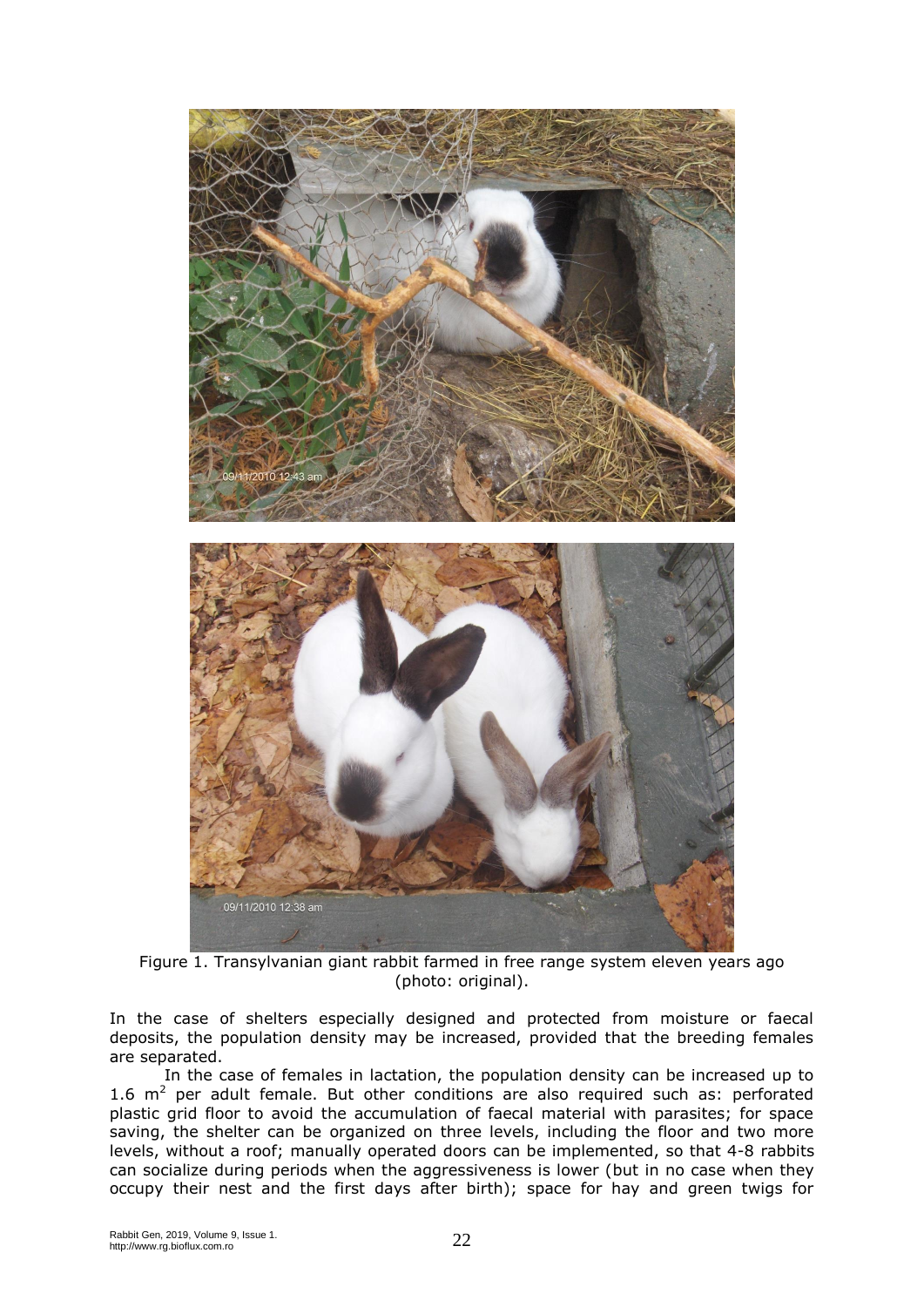crunching. This variant provides for the female to stay with its own litter for up to 35 days.

After weaning, the youth must be moved to special places for fattening, where they will stay from 35 days up to a maximum of 70-80 days, the duration of the fattening depending on the breed. In a space that provides at least  $1500 \text{ cm}^2$  per rabbit, a herd 30-40 individuals will grow. The floor must be of perforated plastic or perforated wood to ensure the faeces and urine drop. Platforms raised on 25-50% of the total area of the living space with the height of 21-25 cm are required for the rabbits to hide under them, or tubes with an inner diameter of about 50 cm can be used as hiding places. Also, there must be a space for hay and green twigs for crunching.

**Conclusions**. It is very topical to address the problem of rabbit farming under welfare conditions. Often, in addition to the physical space, nutritional comfort and food quality, emphasis is placed on raising rabbits in large groups, where animals have the opportunity to socialize, which is correct to a certain degree: free animals are generally happy animals. Let us not forget, however, that when animals interact, the conflict between socialization and territoriality arises. The two farming variants we propose are: the classic one, criticized by many, but which ensures the minimum comfort to all individuals, and the free range variant, or rabbit farming in landscaped spaces that effectively simulate the natural habitat. This last option obliges the farmer to provide the rabbits with a minimum of conditions. Otherwise, comfort will benefit only a small part of the rabbit herd, and the economic damages can be considerable.

## **References**

- Andrist C. A., Bigler L. M., Würbel H., Roth B. A., 2012 Effects of group stability on aggression, stress and injuries in breeding rabbits. Applied Animal Behaviour Science 142(3-4):182-188.
- Andrist C. A., van den Borne B. H. P., Bigler L. M., Buchwalder T., Roth B. A., 2013 Epidemiologic survey in Swiss group-housed breeding rabbits: Extent of lesions and potential risk factors. Preventive Veterinary Medicine 108:218-224.
- Andrist C. A., Bigler L. M., Würbel H., Roth B. A., 2014 Masking odour when regrouping rabbit does: Effect on aggression, stress and lesions. Livestock Science 170:150- 157.
- Cervera C., Martínez-Paredes E., Machado L., Villagrá A., 2017 Production of rabbit females in individual cages or in collective semi-group. In Proceedings: XLII Symposium de Cunicultura, Murcia, Spain, pp. 130-133.
- Farkas T. P., Szendrő Zs., Matics Zs., Radnai I., Nagy I., Gerencsér Zs., 2018 Preference of rabbit does among different nest materials. World Rabbit Science 26:81-90.
- Hemsworth H. P., Rice M., Nash J., Giri K., Butler L. K., Tilbrook J. A., Morrison S. R., 2013 Effects of group size and floor space allowance on grouped sows: Aggression, stress, skin injuries and reproductive performance. Journal of Animal Science 91: 4953-4964.
- Petrescu D. C., Petrescu-Mag R. M., 2018 Consumer behaviour related to rabbit meat as functional food. World Rabbit Science 26(4):321-333.
- Petrescu-Mag R. M., Creangă Ş., Păsărin B., Petrescu-Mag I. V., 2012 Local rabbit breeds and research prospects to develop and increase rabbit meat production and consumption in view of Romanian rural space sustainable development. Agri-Environment: Perspectives on Sustainable Development, 237-246. Les Presses Agronomiques de Gembloux, Gembloux & Bioflux, Cluj-Napoca, ISBN 978-2-87016- 120-3.
- Petrescu-Mag I. V., Oroian I. G., Botha M., Covrig I., Vesa Ş. C., 2014 Transylvanian giant rabbit (*Oryctolagus cuniculus*): rustic means also aggressive. Rabbit Genetics 4(1):56-59.
- Szendrő Z., Trocino A., Hoy S., Xiccato G., Villagrá A., Maertens L., 2019 A review of recent research outcomes on the housing of farmed domestic rabbits: reproducing does. World Rabbit Science 27(1):1-14.